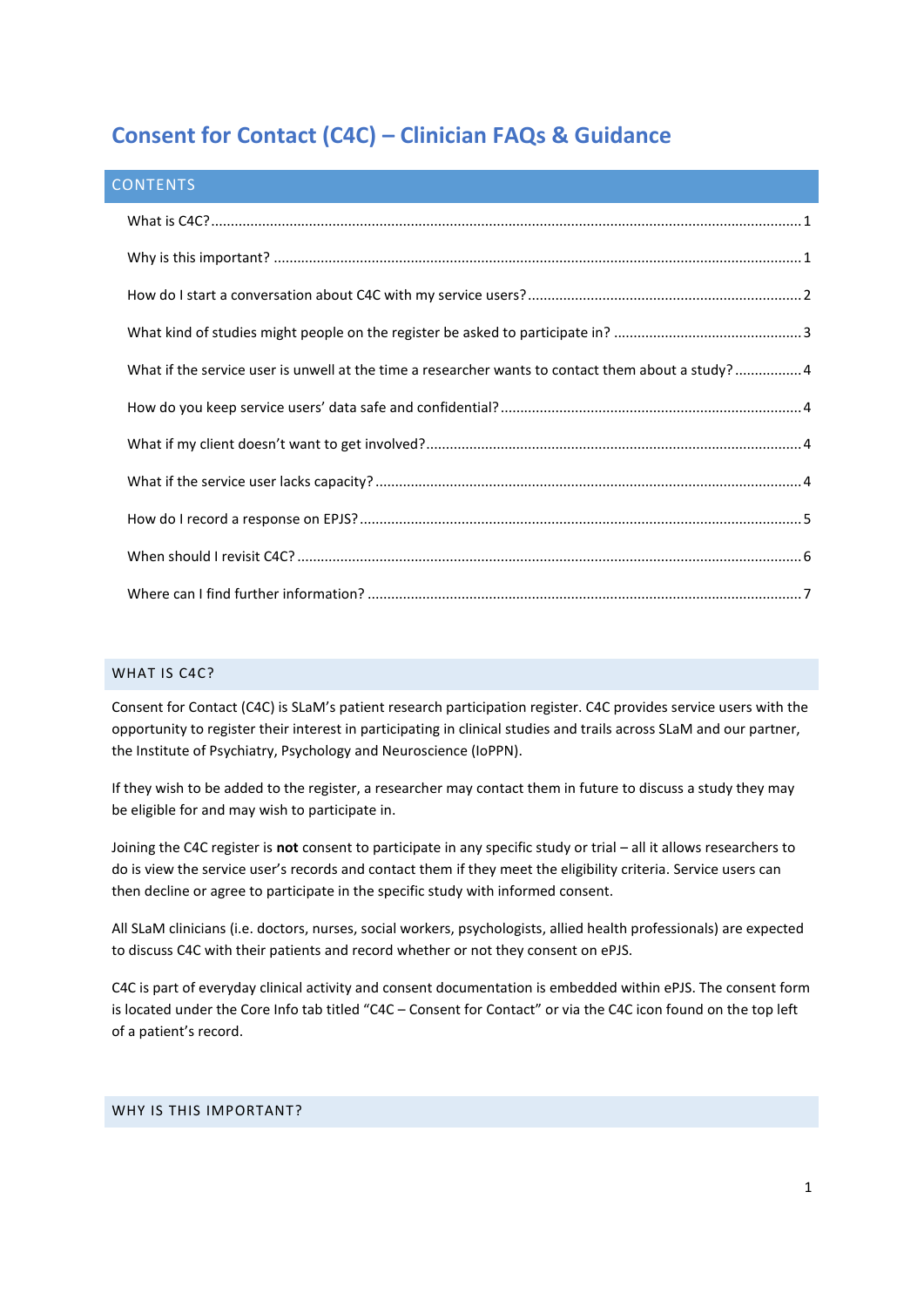SLaM is a research trust, and the largest mental health research trust in the country. Research is a core part of SLaM's mission, as Clinical research is vital to improving patient care and treatment in the NHS, and is a core part of SLaM's mission.

Traditionally, doctors and healthcare professionals have informed their patients about the benefits of participating in research. It is equally important that patients ask their care team about research directly and SLaM is committed to this empowerment initiative through the Consent for Contact programme.

Research doesn't just include, for example, MRI scans or medication regimens – the majority of research conducted involves speaking about lived experience or your views, for example as part of a focus group, an interview, or by filling in questionnaires or participating in surveys.

## <span id="page-1-0"></span>HOW DO I START A CONVERSATION ABOUT C4C WITH MY SERVICE USERS?

Asking a service user whether they would like to join the register can take place at any stage in their treatment with your team – at initial assessment, during treatment, or at discharge.

Keep in mind the key objectives of approaching service users about C4C:

- To minimize any distress or confusion which may be experienced by service users, through personalisation of interaction and lack of coercion.
- To recognize that anxiety may be inherently present in any contact with services and to be mindful of this.
- To ensure a balance between the simplification of information provided, and the minimum understanding and information needed for service users to make an informed decision.

## EXAMPLE CONVERSATION ABOUT C4C – KEY POINTS HIGHLIGHTED:

I'd like to mention something that might be useful to know about, **SLaM's research register**. Have you heard of this? **\*check for understanding\***

EXPLAIN: It's called Consent for Contact. We ask everybody who uses our service if they would like to be contacted by researchers about research studies they might be suitable for – does this sound like something you may be interested in?

#### **\*dependent on reception/response/understanding, would go on to communicate the following points\***

## **\*Show/Provide Leaflet\***

Whether you sign up to the register or not, you don't have to take part in any actual research studies – all we'd like to know now is whether you'd be happy to be contacted about research that you might be able to help with.

These studies are approved by the Research & Development office at SLaM. **Researchers would be able to see your medical records to work out if you would be suitable for a study** based on information such as particular symptoms you have, medication you have been taking or treatments you may have received.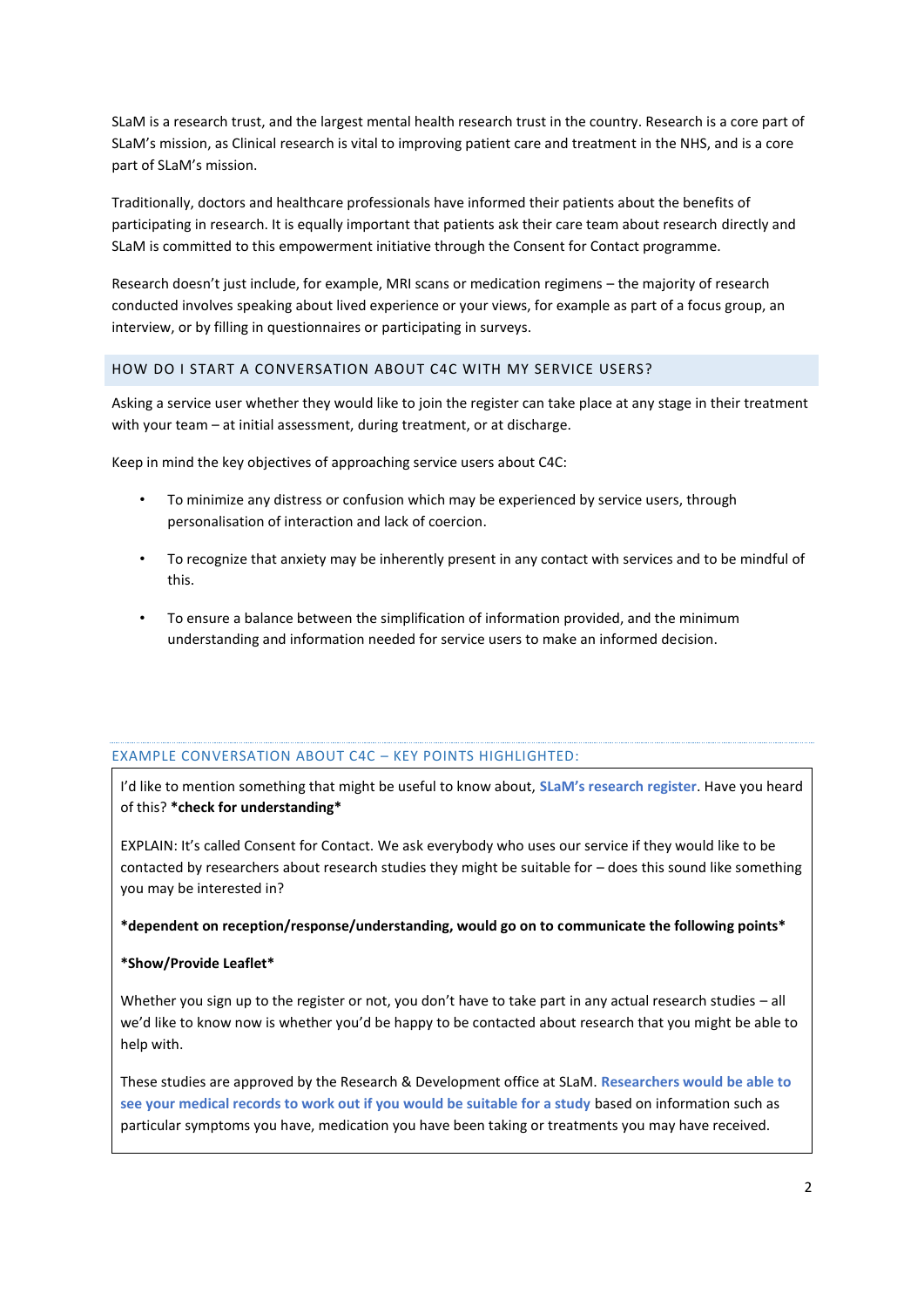**Optional \*Examples\* -** It could be a simple questionnaire or survey gaining feedback about treatment you have received, completing a computer task or trying a new therapeutic intervention or medication.

After hearing more information, would you like to join the register?

#### • **Response:** Unsure

"That's fine, you don't have to make a decision right now. Here's a leaflet with some more information and questions you might have. Have a read through that information if you would like to, and we can discuss it at some point soon. Is that ok?" *\*On next appointment with service user, you would ask about C4C again once they have had time for consideration\**

## • **Response:** No

"That's fine, **I'll make a note of that on your records**. I'll give you this leaflet on C4C just for your information. Have a read through that, and if you have any more questions, or you change your mind about participating, please feel free to contact me using the details on the flyer."

## • **Response:** Yes

"That's great, **I'll put a note on your record,** and here's a leaflet with some more information. **Would you like to be contacted after you have been discharged?** I'll make a note of that too. Have a read through that, and if you have any more questions please feel free to contact me using the details on the flyer. **You can leave the register at any time** so if you change your mind, please speak with a member of your clinical team or contact the C4C team (details on leaflet) and they can change your C4C record. You can also let me know if you have any preferences for how you are contacted (i.e. phone/email), and whether there are any particular studies you don't wish to hear from or participate in."

It is also paramount that clinicians specifically clarify that the patient is/is not consenting to be contacted by researchers after they are discharged from SLaM services. This is now indicated on the C4C ePJS form and should be filled in prior to saving on the patient's electronic record.

## <span id="page-2-0"></span>WHAT KIND OF STUDIES MIGHT PEOPLE ON THE REGISTER BE ASKED TO PARTICIPATE IN?

A wide variety of studies have utilised the C4C register to recruit participants, across many different areas and seeking participants from different backgrounds.

Research might involve speaking about your experiences to a researcher, perhaps in a group setting, or filling in some questionnaires. It may involve other measures, such as taking medicine, having a scan, or a blood sample – the researcher will inform the service user of their study design and what is expected when they contact them to allow them to decide if they wish to partake or not.

There have, for example, been studies conducted using C4C which have aimed to assess the efficacy of using quetiapine in treating depression; the psychosocial impact of living with diabetes and SMI; genetic markers in Alzheimer's; brain imaging in babies study (BIBs), and in developing a questionnaire to assess anxiety in people with a diagnosis of Autistic Spectrum Disorder (ASD).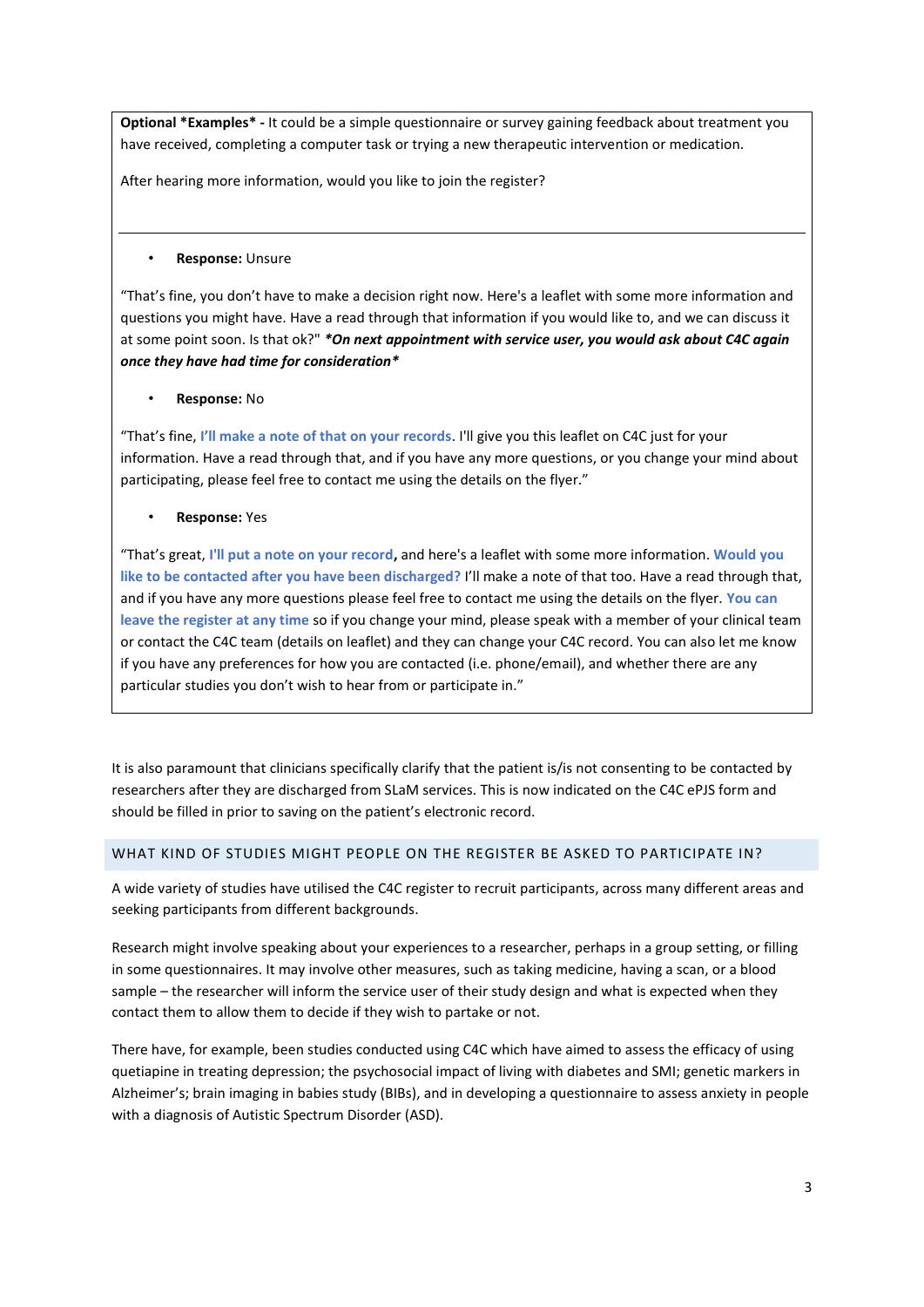# <span id="page-3-0"></span>WHAT IF THE SERVICE USER IS UNWELL AT THE TIME A RESEARCHER WANTS TO CONTACT THEM ABOUT A STUDY?

If a service user is currently under a team, the researcher is required to contact the care co-ordinator prior to making contact with the service user. Typically, the researcher will e-mail the care co-ordinator as listed on EPJS with a brief summary of the study they are recruiting for, and offer the opportunity for the clinical team to advise if there is any reason the service user should not be contacted at this time (such as following a bereavement or during an acute phase of illness).

They will give a 2 week period for the clinical team to air any objection to contact, and following this period if there is no response, they may contact the service user directly.

Researchers who are running these studies are required to have undertaken training to ensure they are able to take informed consent from participants. If a potential participant lacks capacity to agree to take part in the study, they will generally be excluded as they are unable to give informed consent.

## <span id="page-3-1"></span>HOW DO YOU KEEP SERVICE USERS' DATA SAFE AND CONFIDENTIAL?

If a client has joined the C4C register, researchers are required to submit an application in order to search deidentified records and screen for eligibility. This application is project specific, and the study will have gained a favourable ethical approval from an ethics board, ensuring they have satisfied GDPR requirements and safeguards for participant data, as well as other considerations such as promoting participant safety & wellbeing.

Once the application to use the register has been approved by an independent committee and researchers have screened the de-identified records, they may request the EPJS IDs of those who fit the eligibility criteria. These IDs are stored separately to the de-identified records. All confidential information regarding service users' records is kept behind the SLaM firewall at all times.

All researchers who have access to participant records are required to have undertaken data protection training.

Information regarding data protection and confidentiality within each specific study will be shared in more detail with service users when they have been approached regarding their potential participation.

## <span id="page-3-2"></span>WHAT IF MY CLIENT DOESN'T WANT TO GET INVOLVED?

There is no obligation to join the register, and their usual care will not be compromised. Asking service users about C4C is about offering the information necessary for them to make up their own mind about whether they would like to avail of this opportunity, or not – without coercion.

If they aren't sure, they can take time to discuss this with friends, family or carers, as well as taking a look at the SLaM website (slam.nhs.uk/c4c), reading our leaflet, or contacting the C4C team directly with queries.

Service users are free to change their mind at any time about joining or leaving the register. If a service user has previously said "no" to joining the register, clinicians can ask them again at a later stage.

#### <span id="page-3-3"></span>WHAT IF THE SERVICE USER LACKS CAPACITY?

If a service users lacks capacity in the short term, wait for patient to regain capacity and reassess in the future.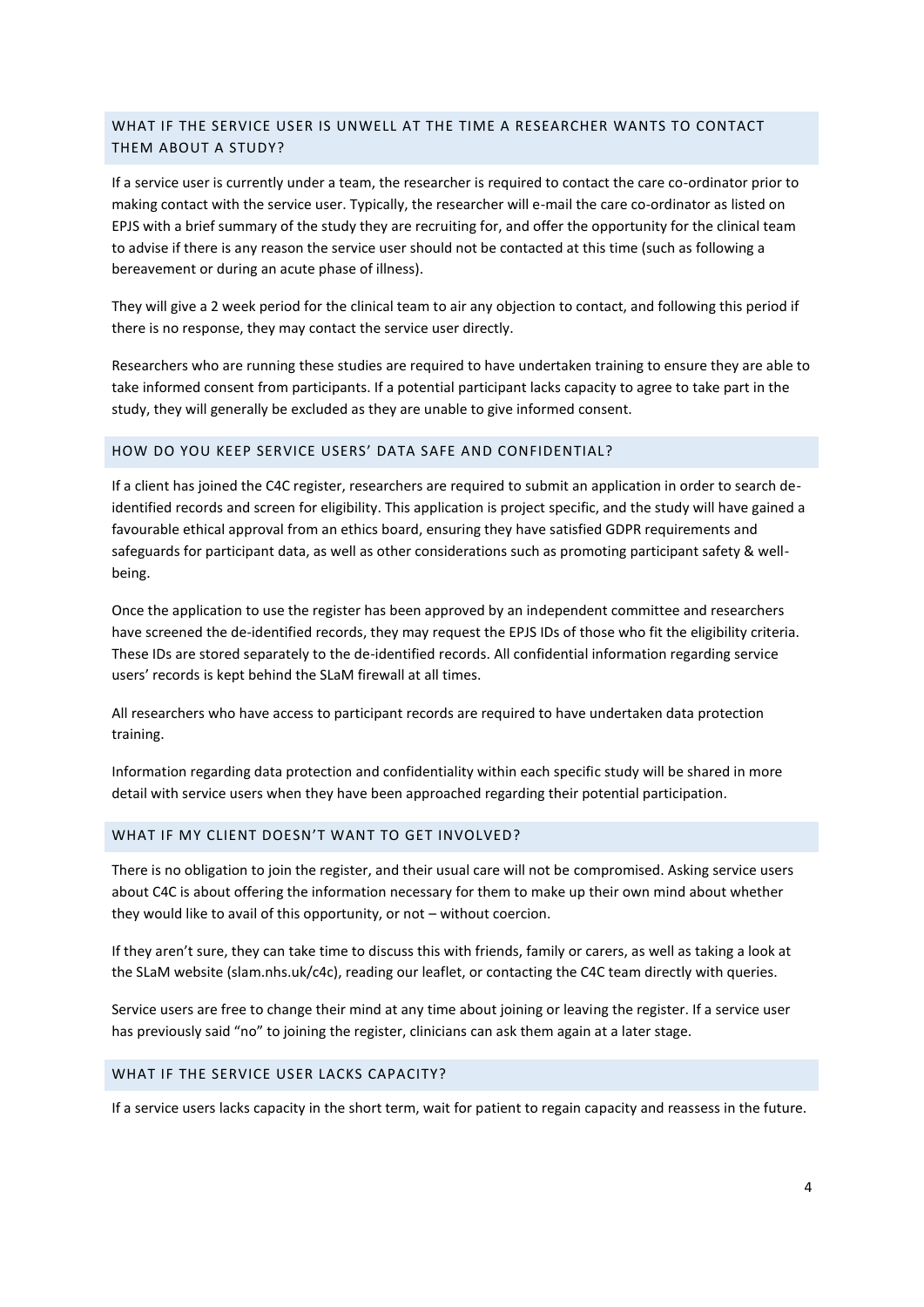If lack of capacity is long term or permanent, patient's next of kin or closest carer should be consulted to make a decision on behalf of the service user.

This must **not** be someone who is caring for the service user in a paid capacity.

# <span id="page-4-0"></span>HOW DO I RECORD A RESPONSE ON EPJS?

The C4C icon on a patient's EPJS front page will indicate whether their consent has been requested.





Blue icons mean the patient's response has been recorded. A grey icon means they have not yet been asked if they would like to join the C4C register.

Click on the icon to complete or view the C4C EPJS form via Core Info tab.

#### **Step 1 – Capacity (see below)**

| eP.1<br>O New Category O Current (0) O Closed (0)                                                                                                                                                                                                                                                                                                                                                                                                                                                                                                                                                                                                                                                                                                                                     | South London NHS<br>and Maudsley<br>Save         | Cancel<br><b>Spell Check</b> |                |            |           |                         |  |  |  |
|---------------------------------------------------------------------------------------------------------------------------------------------------------------------------------------------------------------------------------------------------------------------------------------------------------------------------------------------------------------------------------------------------------------------------------------------------------------------------------------------------------------------------------------------------------------------------------------------------------------------------------------------------------------------------------------------------------------------------------------------------------------------------------------|--------------------------------------------------|------------------------------|----------------|------------|-----------|-------------------------|--|--|--|
| $\blacktriangledown$<br>Select a new category<br>Select a category from the list above to add a<br>new care pathway or other task                                                                                                                                                                                                                                                                                                                                                                                                                                                                                                                                                                                                                                                     |                                                  |                              |                |            |           | <b>Born</b><br>Gender   |  |  |  |
|                                                                                                                                                                                                                                                                                                                                                                                                                                                                                                                                                                                                                                                                                                                                                                                       | - NHS No.<br>Tel. (Home) I<br>Addr               |                              |                |            |           |                         |  |  |  |
|                                                                                                                                                                                                                                                                                                                                                                                                                                                                                                                                                                                                                                                                                                                                                                                       | $\triangleright$                                 |                              |                |            |           |                         |  |  |  |
|                                                                                                                                                                                                                                                                                                                                                                                                                                                                                                                                                                                                                                                                                                                                                                                       | GP<br><b>Trust ID</b><br><b>Care Coordinator</b> |                              |                |            |           |                         |  |  |  |
|                                                                                                                                                                                                                                                                                                                                                                                                                                                                                                                                                                                                                                                                                                                                                                                       | Consultant                                       |                              | S117 Aftercare |            | Care Type |                         |  |  |  |
|                                                                                                                                                                                                                                                                                                                                                                                                                                                                                                                                                                                                                                                                                                                                                                                       | Ethnicity                                        |                              |                |            |           |                         |  |  |  |
|                                                                                                                                                                                                                                                                                                                                                                                                                                                                                                                                                                                                                                                                                                                                                                                       |                                                  |                              |                |            |           | <b>Research Consent</b> |  |  |  |
|                                                                                                                                                                                                                                                                                                                                                                                                                                                                                                                                                                                                                                                                                                                                                                                       | Cluster                                          |                              |                |            |           |                         |  |  |  |
| Show completed tasks<br>Owner:                                                                                                                                                                                                                                                                                                                                                                                                                                                                                                                                                                                                                                                                                                                                                        | Alert                                            |                              |                |            |           |                         |  |  |  |
| Due Date:                                                                                                                                                                                                                                                                                                                                                                                                                                                                                                                                                                                                                                                                                                                                                                             | <b>Research Consent</b>                          |                              |                |            |           |                         |  |  |  |
| Tag Date:                                                                                                                                                                                                                                                                                                                                                                                                                                                                                                                                                                                                                                                                                                                                                                             |                                                  |                              |                |            |           |                         |  |  |  |
| The SLAM Specialist Biomedical Research Centre for Mental Health is seeking to generate a database of SLAM service users who are willing to be contacted about current and future<br>research projects and are willing for researchers to identify them from their case records. This form is to be used to record whether this service user agrees or not to this. For<br><b>Additional Information</b><br>children and adults lacking capacity to consent, agreement can be sought from an appropriate other party. The service user or other person providing agreement should be provided<br>스<br>with a copy of the relevent information sheet to assist them with this decision.<br>Capacity<br>This section to be completed by a relevant clinician, e.g the care-coordinator. |                                                  |                              |                |            |           |                         |  |  |  |
|                                                                                                                                                                                                                                                                                                                                                                                                                                                                                                                                                                                                                                                                                                                                                                                       | Date Asked*                                      | Asked By*                    |                | Team/Ward* |           |                         |  |  |  |
|                                                                                                                                                                                                                                                                                                                                                                                                                                                                                                                                                                                                                                                                                                                                                                                       | 胃                                                | ۵                            |                | 龃          |           |                         |  |  |  |
|                                                                                                                                                                                                                                                                                                                                                                                                                                                                                                                                                                                                                                                                                                                                                                                       | Please select one of the following:*             |                              |                |            |           |                         |  |  |  |
| C Adult patient has capacity to give this consent<br>$\bigcirc$ Adult patient lacks capacity and is deemed unlikely to regain capacity to give this consent<br>C Child i.e. under 16 years old<br>For young children, an adult with parental responsibility should be asked to act on behalf of the child. However, if you have assessed the young person as having the capacity to<br>consent to be contacted they may give consent.                                                                                                                                                                                                                                                                                                                                                 |                                                  |                              |                |            |           |                         |  |  |  |
| For adult patients that lack capacity and CAMHS patients, please select the contact that will be acting on his/her behalf.                                                                                                                                                                                                                                                                                                                                                                                                                                                                                                                                                                                                                                                            |                                                  |                              |                |            |           |                         |  |  |  |
|                                                                                                                                                                                                                                                                                                                                                                                                                                                                                                                                                                                                                                                                                                                                                                                       | Contact                                          |                              |                |            |           |                         |  |  |  |
|                                                                                                                                                                                                                                                                                                                                                                                                                                                                                                                                                                                                                                                                                                                                                                                       | Name                                             |                              |                |            |           |                         |  |  |  |
|                                                                                                                                                                                                                                                                                                                                                                                                                                                                                                                                                                                                                                                                                                                                                                                       | <b>Address</b>                                   |                              |                |            |           |                         |  |  |  |
|                                                                                                                                                                                                                                                                                                                                                                                                                                                                                                                                                                                                                                                                                                                                                                                       | Relationship                                     |                              |                |            |           |                         |  |  |  |
|                                                                                                                                                                                                                                                                                                                                                                                                                                                                                                                                                                                                                                                                                                                                                                                       | Add<br><b>Comments</b>                           |                              |                |            |           |                         |  |  |  |
|                                                                                                                                                                                                                                                                                                                                                                                                                                                                                                                                                                                                                                                                                                                                                                                       |                                                  |                              |                |            |           |                         |  |  |  |
|                                                                                                                                                                                                                                                                                                                                                                                                                                                                                                                                                                                                                                                                                                                                                                                       | $\blacktriangle$                                 |                              |                |            |           |                         |  |  |  |

1) Fill in date, name of clinician, and team/ward. You can type "D" to fill today's date automatically.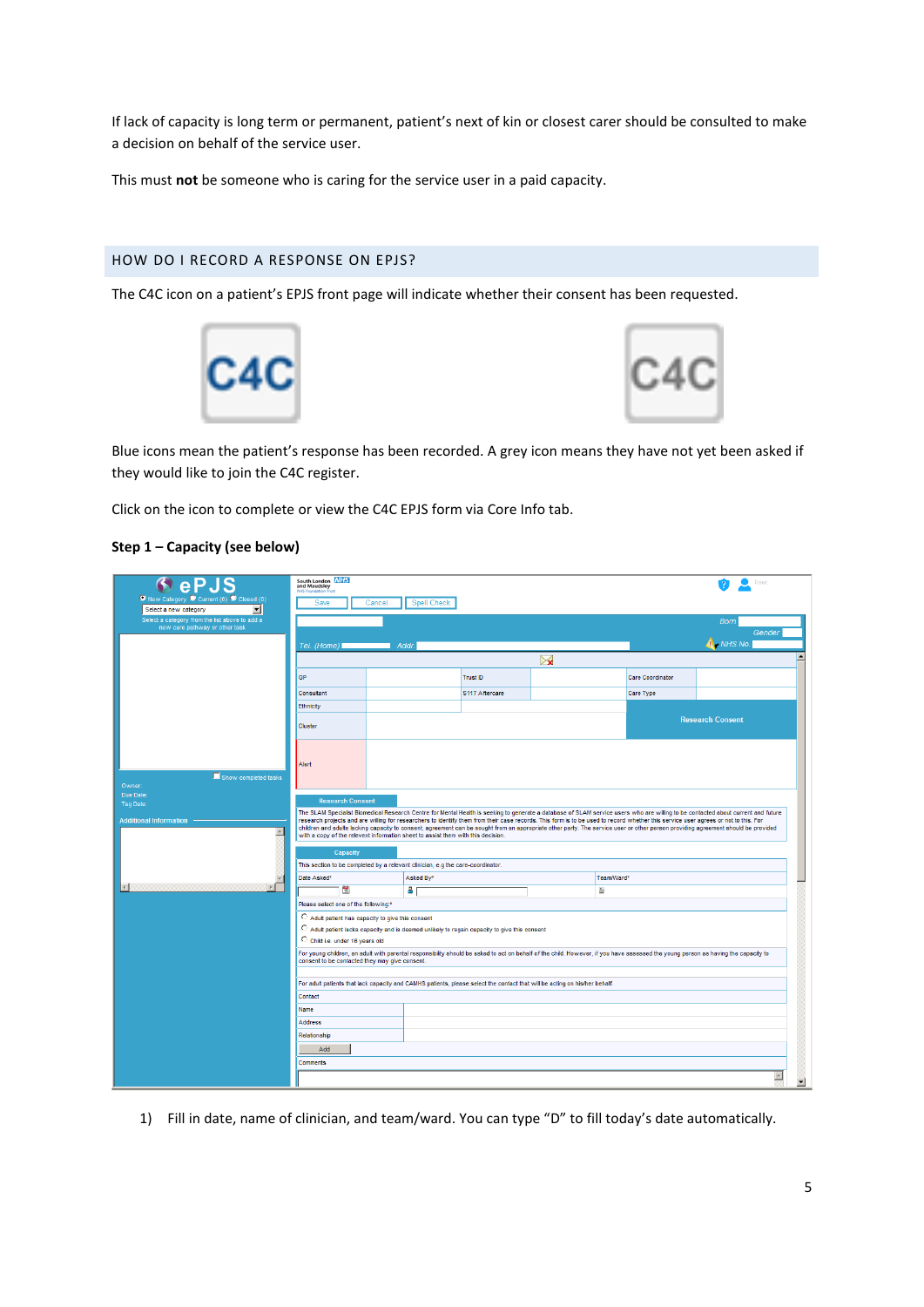- 2) Select from the options if the patient has capacity, does not & is unlikely to regain capacity to consent, or is under 16 years of age.
- 3) If the client **has** capacity, simply click the top option and move on to the next section.
- 4) For either of the other two options, please fill in the details of the person who will be acting on their behalf.
- 5) There is a "comments" section for any further information regarding capacity or information about the carer/parent/guardian.

## **Step 2 – Recording response (see below)**

| the company's company county which could<br>ePJS<br>New Category O Current (4) Closed (5)<br>CYP IAPT Rating Scales<br>$\checkmark$ | South London NHS<br><b>Hide Menu</b><br>and Maudsley<br><b>MS Foundation Trust</b><br>Save<br>Cancel<br><b>TKEST, Patient (Ms)</b> |                | Caroline da Cunha Lewin<br>Born 08/10/1999 (21y) Gender Female                                                                                                                                                                                                                                                                                                                                                                                                                                                                                                               |  |                               |                        |  |
|-------------------------------------------------------------------------------------------------------------------------------------|------------------------------------------------------------------------------------------------------------------------------------|----------------|------------------------------------------------------------------------------------------------------------------------------------------------------------------------------------------------------------------------------------------------------------------------------------------------------------------------------------------------------------------------------------------------------------------------------------------------------------------------------------------------------------------------------------------------------------------------------|--|-------------------------------|------------------------|--|
| Start Date: 06/06/2019 11:31<br>$\equiv$ $\frac{1}{2}$ 13/06/2019 $\circledR$ SDQ<br>13/06/2019 RCADS                               | <b>Current Status</b>                                                                                                              |                | Tel. (Home) 01234567890 Addr. 18 Sevenoaks Road, Borough Green, SEVENOAKS, Kent, TN15 8BB                                                                                                                                                                                                                                                                                                                                                                                                                                                                                    |  |                               | <b>NHS No. Unknown</b> |  |
| 13/06/2019 2 CGAS<br>$=$ $\frac{1}{2}$ II 13/06/2019 $\circledR$ SFQ                                                                | Date<br>01/12/2012<br>Capacity                                                                                                     |                | Completed By<br>Jane Stewart                                                                                                                                                                                                                                                                                                                                                                                                                                                                                                                                                 |  | Team/Ward<br><b>Test Team</b> | A                      |  |
|                                                                                                                                     | Adult patient has capacity to give this consent<br><b>Permission To Contact</b>                                                    |                |                                                                                                                                                                                                                                                                                                                                                                                                                                                                                                                                                                              |  |                               |                        |  |
|                                                                                                                                     | This section to be completed by a relevant clinician, e.g the care-coordinator.<br>Asked By*<br>Team/Ward*<br>Date Asked*          |                |                                                                                                                                                                                                                                                                                                                                                                                                                                                                                                                                                                              |  |                               |                        |  |
|                                                                                                                                     | 毊                                                                                                                                  | å.             | Following discussion with the patient or the parent/carer if the patient lacks capacity, please confirm if he/she consents to both the following:                                                                                                                                                                                                                                                                                                                                                                                                                            |  |                               |                        |  |
| Show completed tasks<br><b>Owner:</b><br>Due Date:                                                                                  | relevant projects(s).                                                                                                              |                | 1. I agree to be contacted by a researcher offering the opportunity to take part in relevent research projects if they think I may be a suitable participant.<br>2. If I agree to be contacted as a potential participant in relevent research projects, I understand that sections of the clinical record may be looked at by responsibile individuals from a reserach<br>team to see if I am eligible to be approached about particular projects. I give permission for these individuals to have access to my records for this reason and to be approached to explain the |  |                               |                        |  |
| Tag Date:                                                                                                                           | Patient agreed to be contacted after<br>discharge*                                                                                 | Response*      |                                                                                                                                                                                                                                                                                                                                                                                                                                                                                                                                                                              |  |                               |                        |  |
| <b>Additional Information</b>                                                                                                       | ○ Yes ○ No<br>Add                                                                                                                  | $O$ Yes $O$ No |                                                                                                                                                                                                                                                                                                                                                                                                                                                                                                                                                                              |  |                               |                        |  |
|                                                                                                                                     | Comments                                                                                                                           |                |                                                                                                                                                                                                                                                                                                                                                                                                                                                                                                                                                                              |  |                               |                        |  |
|                                                                                                                                     |                                                                                                                                    |                |                                                                                                                                                                                                                                                                                                                                                                                                                                                                                                                                                                              |  |                               |                        |  |

- 1) Once you've filled in the capacity section, you can record the service user's response (i.e. "yes" or "no" to joining the register). Again, fill out the date, clinician name, team/ward.
- 2) Response: whether they agree, or not, to join the register.
- 3) Also, whether they agree to be contacted after discharge.
- 4) Comments section here is available for any comments the service user or you would like to add it may be that they work certain hours and wouldn't like to be contacted during those hours; that they only wish to be contacted about paid participation studies; that they would not like to be contacted about studies which investigate trauma. Any and all stipulations should go here so researchers can view this when screening for eligibility.
- 5) That's all you have to do! Simply click to save and confirm.

Note the final section, approaches/participation, is for researchers to fill in when they contact a client.

## <span id="page-5-0"></span>WHEN SHOULD I REVISIT C4C?